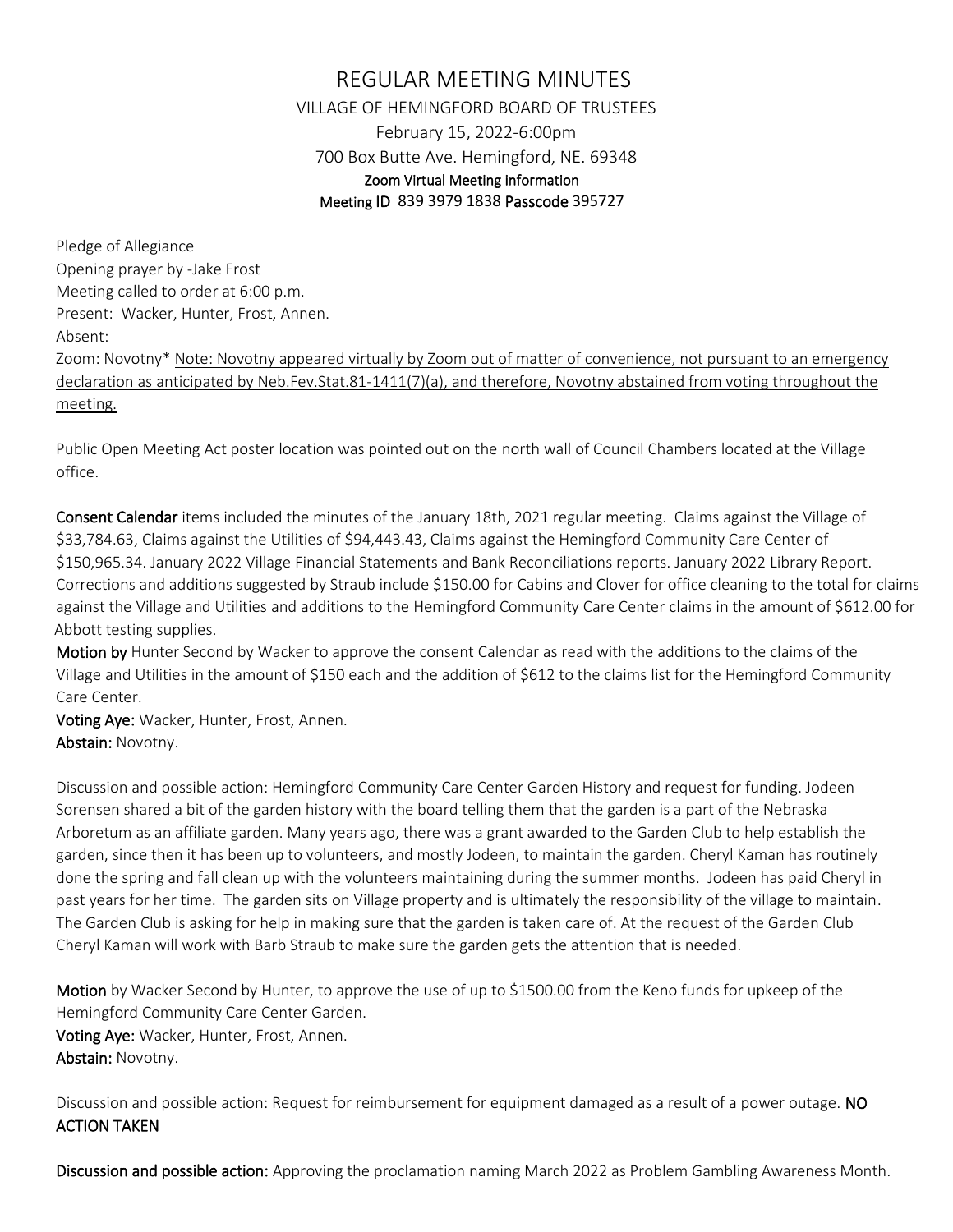Motion by Frost, Second by Wacker to approve the proclamation naming March 2022 as Problem Gambling Awareness Month.

Voting Aye: Wacker, Hunter, Frost, Annen. Abstain: Novotny.

Discussion and possible action: Installation of Handicapped accessible automatic door at the library and review of quotes. The library door fund has a balance of \$7643.80, after review of quotes the board agreed that it was time to have the door installed and would follow the recommendations of the library board regarding the quote.

Motion by Hunter, Second by Frost to accept the quote by ACR Glass for \$5,325.91 and Triangle Electric for \$540.43 for the installation of the Handicap Accessible door at the library.

Voting Aye: Wacker, Hunter, Frost, Annen. Abstain: Novotny.

Discussion and possible action: Trade-in and purchase of a new Walker Mower for the Cemetery, using funds form the equipment sinking funds. In the amount of \$13,670.95 plus freight.

Motion by Frost, Second by Wacker to purchase a new Walker mower from J&C Lawn Service in the amount of \$13,670.95 plus freight using the sinking funds for equipment.

Voting Aye: Wacker, Hunter, Frost, Annen.

Abstain: Novotny.

Discussion and possible action: Engaging West Plains Engineering Inc to provide a power factor correction study for the electrical distribution system.

Motion by Wacker, Second by Hunter to approve the proposal for a power factor correction study by West Plains Engineering Inc.

Voting Aye: Wacker, Hunter, Frost, Annen. Abstain: Novotny.

Discussion and possible: Purchase of New Christmas Ornaments for the light poles using donations and Lottery Keno funds. 11 ornaments will fill the light poles on the two business blocks of Box Butte Ave. total cost is \$7,739.00, \$1382.00 comes from Believe donations and the balance could come from the Lotter/Keno funds. \$6,357.00. Motion by Hunter, Second by Wacker to purchase 11 new Christmas ornaments using \$1382.00 from Believe donation and the balance from the Lottery/Keno funds.

Voting Aye: Wacker, Hunter, Frost, Annen. Abstain: Novotny.

Discussion and possible action: Box Butte County Sheriffs Office PROPOSED contract points and payments for service. Review of proposal and comments from community members. Direction given to create a committee to review and report consisting of Village Attorney, Board members Frost and Hunter and community members Johnny and Lacy Covey.

Administrators Report: Brigette will return to work late March, the cost of the Caselle software support and maintenance will increase by 3% effective July 1, 2022.

Utilities Report: The water leak at the school was on the school side of the curb stop, water was turned off until the issue was fixed. Repair to the underground electric service for Haas pivot east of town. Had the firs Lagoon Compliance Assessment in 5 years.

Hemingford Community Care Center Report: Censes remain at 29 on the nursing home side. The office manager has stepped into a different role at the facility so working to find a replacement. Nursing staff continues to be a problem and using agency staff is affecting the cash flow.